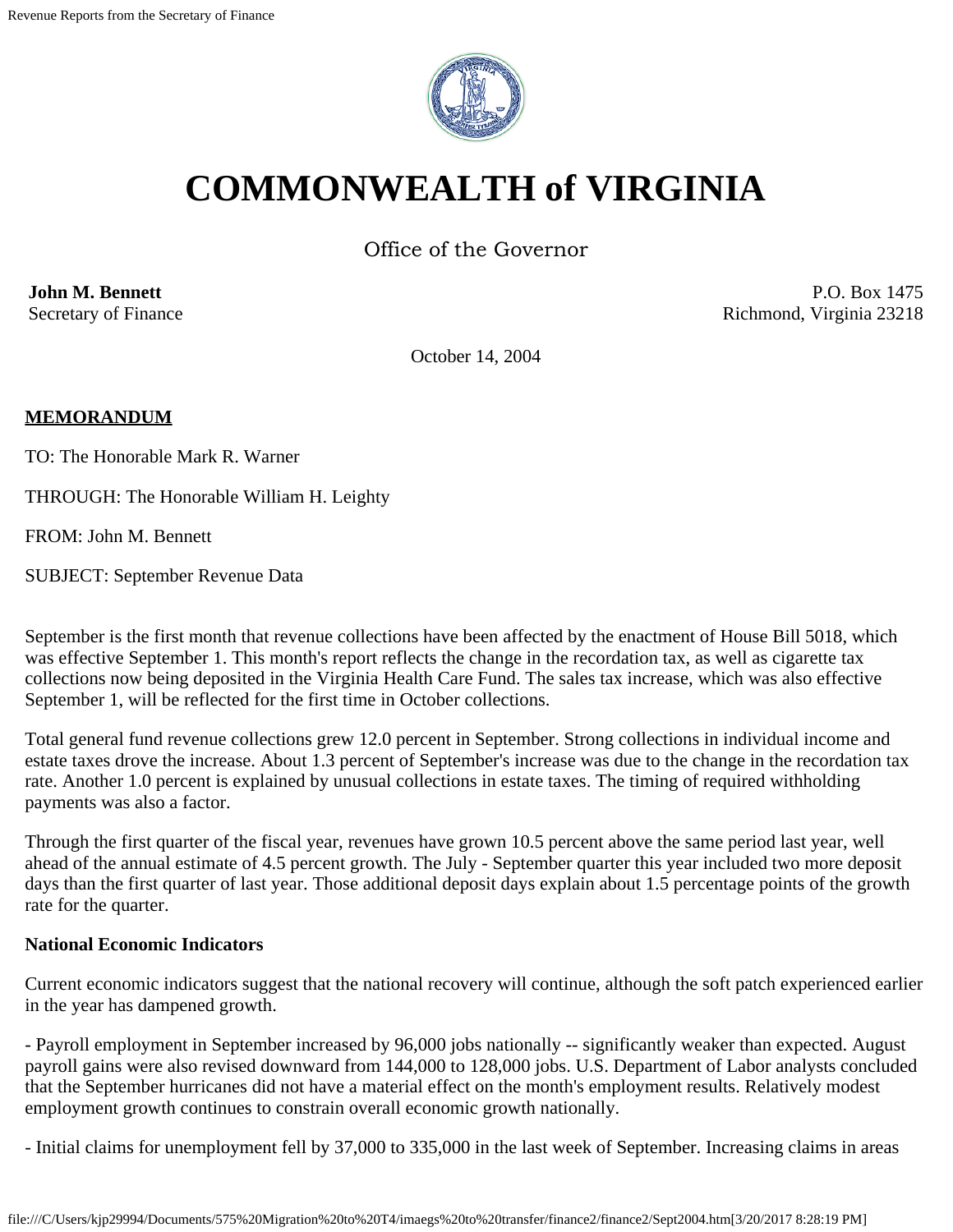affected by the hurricanes were offset by declines elsewhere in the nation. An upward revision to the previous week's claims - largely due to effects of the hurricanes - pushed the four-week average up to 349,000.

- Real GDP growth for the April - June quarter was revised upward from its original estimate of 2.8 percent to a 3.3 percent annualized rate.

- Consumer spending was flat in August, with a large decline in durable goods spending -- particularly cars - offsetting modest gains in purchases of nondurable goods and services.

- The Institute of Supply Management index fell half a point to 58.5 in September, indicating the pace of the manufacturing expansion is slowing.

- The Conference Board's index of leading indicators fell for the third consecutive month in August, although the recent declines have not reversed a general upward trend. Over the six months ending in August, the leading index grew 0.7 percent, with six out of the ten components advancing. The slowing growth rate in the index suggests economic growth will continue, but remain below trend.

- The Conference Board's index of consumer confidence fell 1.9 points to 96.8 in September, its second consecutive decline. The present situation component, particularly the assessment of the job market, accounted for most of the decline.

- As expected, the Federal Reserve raised the federal funds rate target 25 basis points to 1.75 percent at its September meeting. The Federal Reserve has raised interest rates 75 basis points in three months, although the current rate is still low by historical standards. The following statement summarized current economic conditions: "After moderating earlier this year partly in response to the substantial rise in energy prices, output growth appears to have regained some traction, and labor market conditions have improved modestly."

## **Virginia Economy**

In Virginia, payroll employment grew by 2.2 percent in August compared to the same month last year. Northern Virginia payrolls grew by 3.1 percent, while Richmond-Petersburg employment increased 1.5 percent. The slowest job growth was in the Western Region, with a 0.7 percent gain. All regions in the Commonwealth have posted consecutive gains for the last six months.

The Virginia Leading Economic Index increased 0.3 percent in August following an increase of 0.7 percent in July. This represents the first back-to-back gain since January. Similar to last month, the Virginia-based components of the index automobile registrations, building permits, and initial unemployment claims - all improved. The U.S. Leading Index was the only detractor from the index.

## **September Revenue Collections**

September is a significant month for general fund revenue collections. Estimated payments are due in individual income tax, corporate income, and insurance premiums, in addition to normal monthly collections in other sources.

Total general fund revenues grew 12.0 percent in September, driven by strong growth in both withholding and nonwithholding taxes. Sales tax collections were also healthy in September, although they have moderated significantly from their pace in the fourth quarter of fiscal year 2004. Unusually strong collections in estate taxes, the increase in recordation taxes, and the timing of withholding payments were also factors.

Year-to-date growth through the first quarter of the fiscal year is 10.5 percent, well ahead of the estimate of 4.5 percent. Some of the apparent strength of first quarter collections is explained by two additional deposits days and the September increase in recordation taxes.

*Individual Income Tax Withholding (62% of general fund revenues):* Collections of payroll withholding taxes grew 12.0 percent in September. Some of the strength in payroll withholding is an artifact of September's calendar, which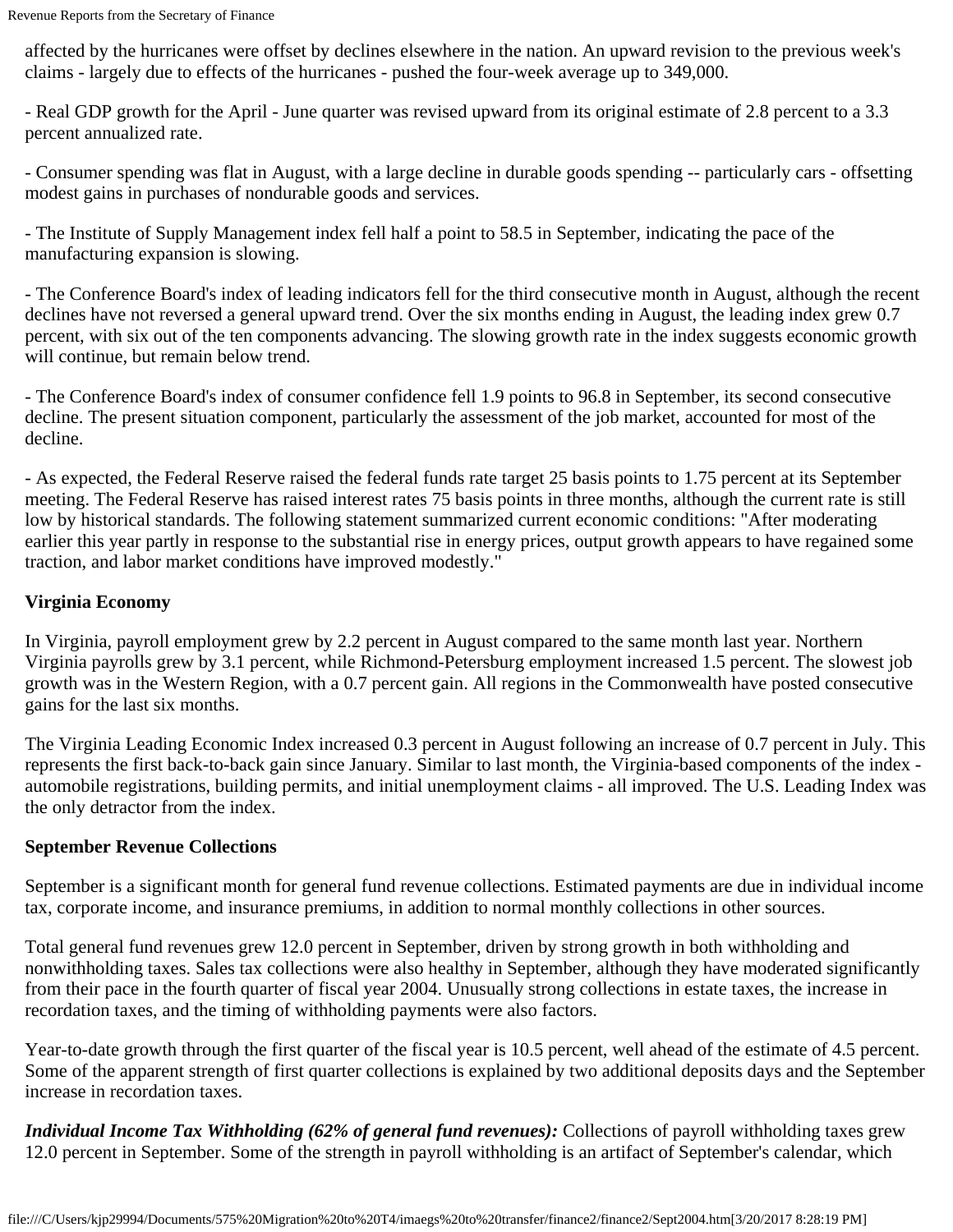contained five Wednesdays. Electronic filing has made Wednesday the most significant collections day of the week for payroll withholding.

October collections - with four Wednesdays - will balance out the calendar to some degree when it is compared to last October, which had five Wednesdays.

Year-to-date withholding growth is 10.1 percent, well ahead of the 4.6 percent growth required to meet the annual forecast. The two additional deposit days mentioned earlier are overstating year-to-date growth. Adjusting for calendar effects, year-to-date withholding is tracking closer to 6.7 percent.

*Individual Income Tax Nonwithholding (12% of general fund revenues):* The first estimated payment of fiscal year 2005 was due in September. Collections of individual nonwithholding were up 15.0 percent in September, with about 10,000 (7 percent) more filers. Year-to-date collections in this source are up 19.2 percent, well ahead of the estimate of 6.9 percent growth.

*Individual Income Tax Refunds:* September is typically a slow month for issuing refunds. Fiscal year-to-date, \$87.8 million in refunds have been issued compared with \$86.4 million in the same period last year. Growth of 1.6 percent trails the annual estimate of 3.8 percent.

*Sales Tax (22% of general fund revenues):* Collections of sales and use taxes grew 7.1 percent in September. As the income effects of the refinancing boom and large federal income tax refunds have waned, sales tax collections have moderated from the double-digit increases seen in the fourth quarter of fiscal year 2004. Steady growth in employment and wages and salaries have sustained consumer spending and therefore sales tax collections are at more typical levels.

Year-to-date sales tax collections are 7.3 percent above the same period last year - ahead of the economics-based increase of 2.4 percent needed to attain the base forecast.

*Corporate Income Tax (3% of general fund revenues):* The first estimated payment for corporate income taxes was due in September. Collections in this source declined 3.0 percent in September compared to last September. It is unclear whether this month's weakness in corporate income taxes is a sign that the growth in corporate profits has peaked.

Corporate income tax collections grew 8.1 percent in the first quarter, after growing 27.1 percent in the fourth quarter of fiscal year 2004.

*Insurance Premiums Tax (3% of general fund revenues):* The first significant payment for taxes on the gross receipts of insurance companies was also due in September. Collections in this source grew 8.4 percent over September of last year. Year-to-date collections are 10.4 percent above the same period last year, slightly ahead of the annual estimate of 8.5 percent growth.

## **Other Revenue Sources**

The following list provides data on September collections for other revenue sources:

|                                                | <b>Year-to-Date</b> | <b>Required to</b><br><b>Meet Estimate</b> |
|------------------------------------------------|---------------------|--------------------------------------------|
| $[ABC$ Taxes $(1.1\%$ GF revenues)             | $-2.6\%$            | $-8.7\%$                                   |
| Public Service Corporations (0.7% GF revenues) | 8.1%                | $-0.7\%$                                   |
| Interest Income (0.7% GF revenues)             | $-9.2\%$            | 30.9%                                      |

*All Other Revenue:* All other revenue grew 48.8 percent in September. Two factors affected growth in this source. Collections in the largest component of all other revenue - wills, suits, deeds and contract fees - jumped 55.2 percent as